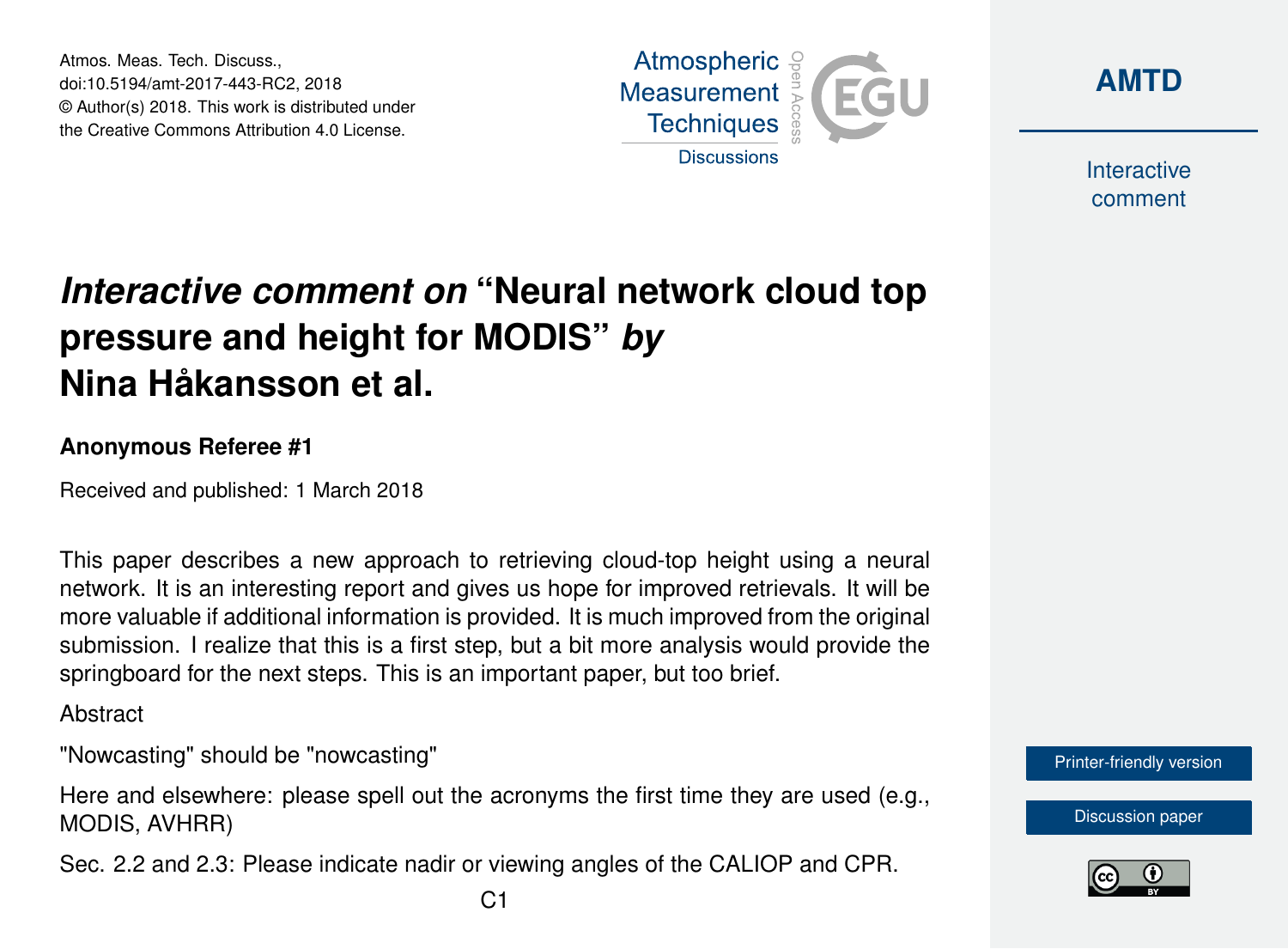Sec. 3.2 pg. 4, 25: while the CO2 absorbing band is generally referred to as the  $15-\mu m$ band, the MODIS channels are in the 13.3-14.4  $\mu$ m range.

Sec 3.3.2: Were the clouds single-layered or both single and multi-layered? It is not clear here. Please indicate if you are training only for single layered clouds or training for the topmost layer. Is there a lower optical depth limit of the clouds detected in the CALIOP 1-km product?

Sec. 4 Are there biases in any of the results for both CALIOP and CloudSat? The mean absolute error does not tell us any tendencies one way or the other. Knowing biases is critical. While MAE is an interesting and informative variable, it gives us less information about variability, which the standard deviation of the differences (SDD) along with the bias would provide us, especially when added to the MAE. Additions of the bias should be included in the tables and discussed. If there is no bias, then the SDD would still provide useful additional information and place the results in the same context as many previously published comparison studies. Addition of biases may help the discussion.

Pg. 8, 14: What is the motivation for comparing with CloudSat? Is this a better reference? If so, why use CALIPSO? If not, why is it here? How were the matches made on the larger CPR footprint? Are there sampling differences between CALIOP and CPR? The CPR often misses the top portions of ice clouds and has difficulty detecting clouds with small particles. If the biases discussed earlier are known, the CPR information might be useful if the results are interpreted more in the discussion section. Also, what is the vertical resolution of CloudSat? Would that impact the differences?

Pg.8, 26: The plots are distributions of the differences. Bias is the average of those differences. Please correct.

Sec. 5 The discussion section is very thin. There is a paucity of what the results shown in the figures and table might mean. For example, what do the differences computed using two different references, CALIOP and CPR, tell us? All samples, except in polar Interactive comment

[Printer-friendly version](https://www.atmos-meas-tech-discuss.net/amt-2017-443/amt-2017-443-RC2-print.pdf)

[Discussion paper](https://www.atmos-meas-tech-discuss.net/amt-2017-443)